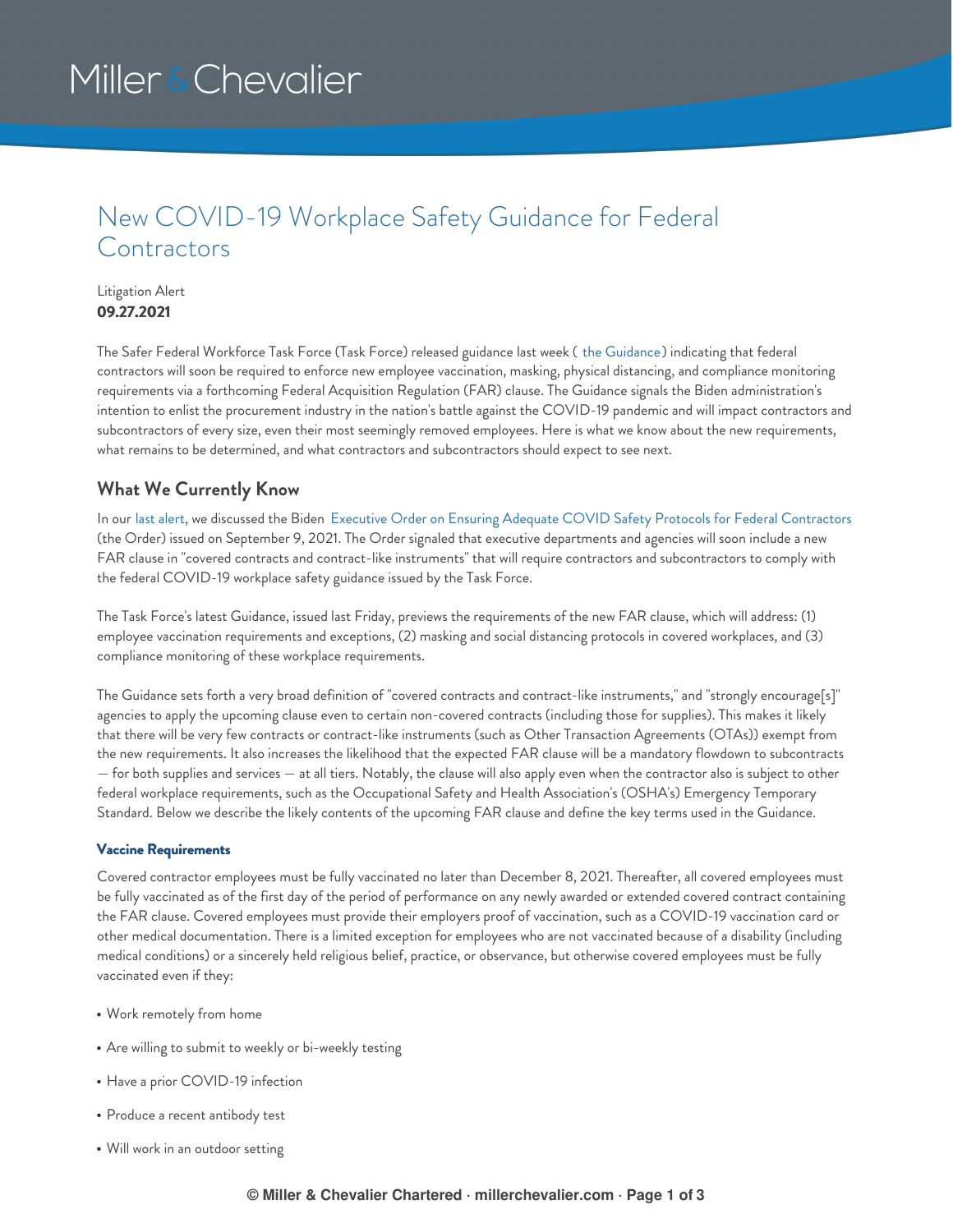# Miller & Chevalier

Will work only at one building, site, facility, or floor (unless the contractor can affirmatively determine they will not come in contact with others)

#### **Masking and Social Distancing**

Covered contractors also must comply with Center for Disease Control (CDC) guidance on masking and physical distancing at a covered contractor workplace. Subject to the exceptions for disability and religious beliefs, unvaccinated persons must at all times wear a mask and maintain at least six feet distance from other employees. Fully vaccinated persons must wear a mask if they work in areas of high or substantial community transmission, but not in areas of low or moderate transmission. Fully vaccinated persons are not required to practice social distancing regardless of the transmission levels in their area. Contractors and subcontractors should check the CDC [COVID-19](https://covid.cdc.gov/covid-data-tracker/#county-view) Data Tracker County View website to determine the appropriate workplace protocols in areas where they have covered employees.

#### **COVID-19 Safety Coordinator**

The Guidance introduces a new requirement mandating that covered contractors "designate a person or persons to coordinate implementation of and compliance with this Guidance and the workplace safety protocols." This individual must ensure employees observe the vaccination requirement and its documentation, disseminate information regarding the protocols, and enforce the masking and social distancing requirements. While some contractors and subcontractors may easily add these requirements the responsibilities of a current employee, others will need to think strategically about the best-situated individual to take on the new responsibilities or the benefits of hiring someone new.

#### **What Remains to Be Seen**

While the Guidance begins to address questions about the scope and applicability of COVID-19 safety requirements, it also highlights potential issues for contractors and subcontractors to monitor going forward.

- **Covered Contracts**: The Guidance sets forth the definition of "covered contracts" required by the Order. Consequently, it does not expressly address whether the new requirements will apply to contracts for commercial items and commercial off-the-shelf (COTS) items or to Contract Line Items (CLINS) for supplies in contracts and subcontracts requiring the delivery of both services and supplies. But, as noted above, agencies are "strongly encouraged" to include the new FAR clause even in certain noncovered contracts (*e.g*., those below the simplified acquisition threshold and for manufactured products) and there has been no indication that these other categories will be exempted. These are critical questions that hopefully will be addressed by the FAR Council in the coming weeks.
- **Vaccine Exceptions**: While the vaccine and masking/distancing requirements are subject to limited exceptions for employees with a disability or "sincerely held religious belief, practice, or observance," it is up to contractors to determine when an accommodation is warranted. The Task Force has not provided factors that contractors should consider when making this decision; guidance on how to judge the sincerity of a religious belief, practice, or observance; or identified avenues of relief available to employees who are denied accommodation. These are potential blind spots for the contracting community and contractors should consider conferring with counsel when weighing employee accommodation requests.
- **Tracking "Fully Vaccinated" Status**: Under the Guidance, a person is "fully vaccinated" after receiving the second shot of an approved two-dose vaccine or one shot of an approved single-dose vaccine. The definition of "fully vaccinated" could be tricky to implement, however, considering the ongoing medical debate over the need for and timing of booster shots to address waning immunity (six to eight months after being vaccinated) and the threat of COVID-19 variants. The Guidance acknowledges this implicitly, noting that "[t]here is currently no post-vaccination time limit on fully vaccinated status," but that such a limit could be enacted based on CDC guidance. Therefore, covered contractors should expect to see updated guidance on this subject as medical research and CDC recommendations evolve.

#### **What's Next?**